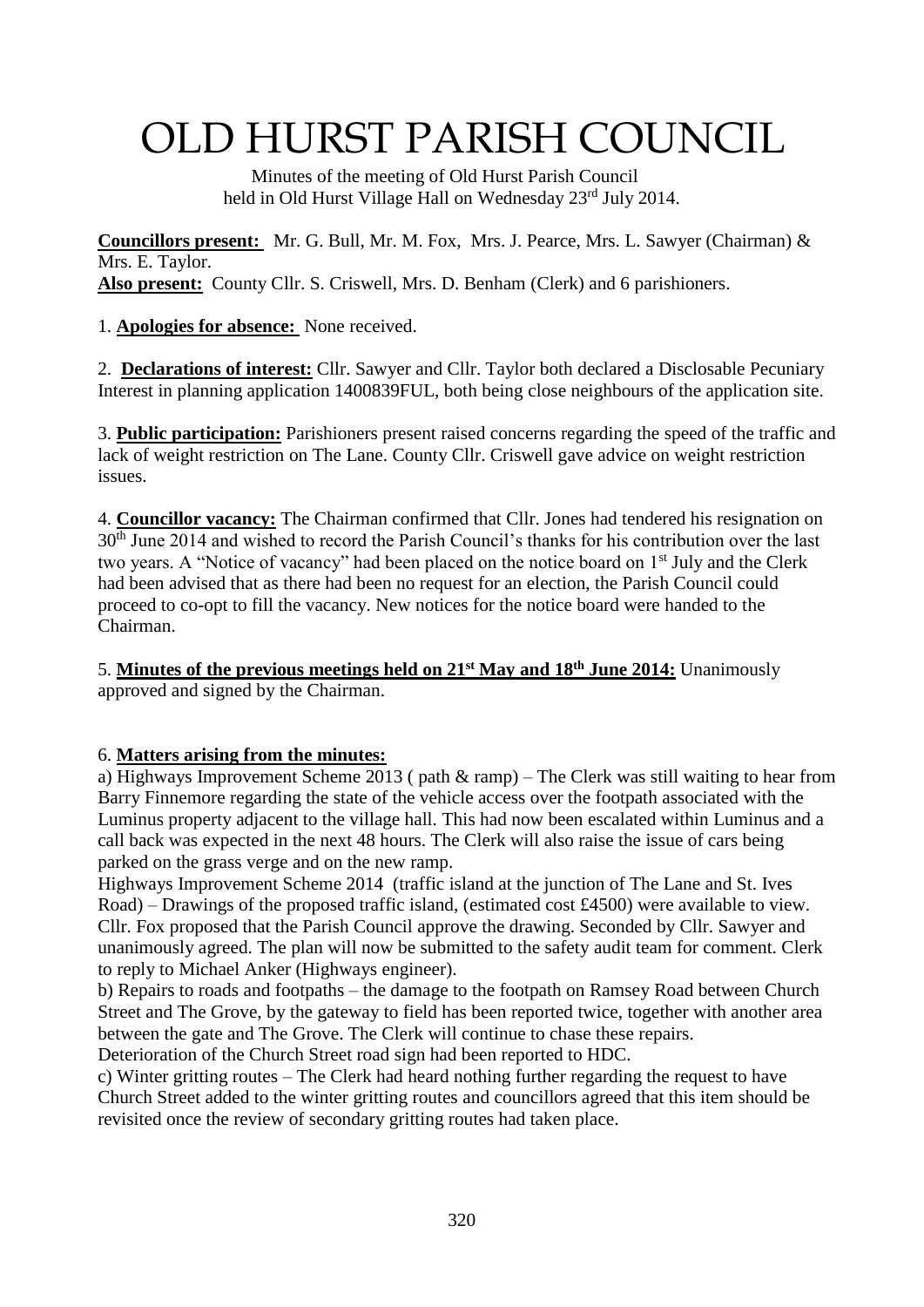d) Time banking – County Cllr. Criswell advised that Pidley had joined the Somersham scheme and this meant that the co-ordinator was currently fully occupied. Warboys Parish Council were considering starting a scheme and councillors agreed that the Clerk should register Old Hurst's interest and ask to be kept informed of progress.

e) Speedwatch – The Chairman invited Val Edwards from Speedwatch to address the Council. Mrs Edwards advised that sessions continued on a regular basis at varying times of the day. An average of 20 -24 speeders were logged during each session, and the police had been asked to deal with a repeat offender. Mrs. Edwards advised that the permanent Speedwatch sign at the Pidley end of the village had been repeatedly turned round and asked those present to report back should they witness the culprit. Although this would not prevent sessions going ahead, it does require a volunteer to reposition the sign before a session can start. Speedwatch now has 4 volunteers from Old Hurst but would like more people to volunteer so that more sessions could be carried out. The Chairman wished to record a vote of thank to Val Edwards and the other volunteers for all their hard work.

# 7. **Highways Improvement Scheme 2015.**

Cllr. Bull proposed that the Clerk should prepare a bid for funding to install physical features to slow traffic down in The Lane in the vicinity of the Church Street junction. Seconded by Cllr. Taylor and unanimously agreed. Councillors agreed to fund a minimum of 10% of the scheme costs from Parish Council funds.

## 8. **Planning.**

Cllrs. Sawyer and Taylor left the meeting having declared an interest in the following application. a) New applications:

1400839FUL – Extension to dwelling. The Old Stables, Porch Farm Barns, Warboys Road, Old Hurst, PE28 3AA. Cllr. Bull proposed that Old Hurst Parish Council recommend approval. Seconded by Cllr. Fox. Cllr. Pearce abstained from the vote. The Parish Council's response will therefore recommend approval.

Cllrs. Sawyer and Taylor re-joined the meeting.

1400961FUL – Change of use to car sales. Unit 6, Grove Business Centre, The Grove, Old Hurst, PE28 3AA. Cllr. Sawyer proposed that Old Hurst Parish Council recommend refusal. Seconded by Cllr. Pearce and unanimously agreed. Reasons given to include: Business is not compatible with being so near to the residential area of The Grove. Insufficient parking once the yard contains cars for sale. Concerns regarding noise and disturbance, especially potential noise from the workshop. b) Update on applications previously discussed:

1400509FUL – Erection of a function barn following demolition of existing agricultural storage barn, Church Farm, Church Street, Old Hurst. The Clerk and Cllr. Bull gave an update on the additional information provided by the agent and available to view on HDC's planning portal. Should the application need to be determined by the Development Management Panel, Cllr. Taylor or Cllr. Fox will attend on behalf of the Parish Council.

c) Report on the RAF Wyton workshop held on  $1<sup>st</sup>$  July – The Chairman advised that 4500 homes were planned for the site with a small area of employment land. Access to the site will be via 2/3 entrance/exit points on to the A141 with pedestrian/bus access only through to Wyton on the Hill. The development will require a master plan consultation as with Alconbury Weald. The Clerk has asked for copies of the information slides shown during the workshop and will forward these to councillors for information once received.